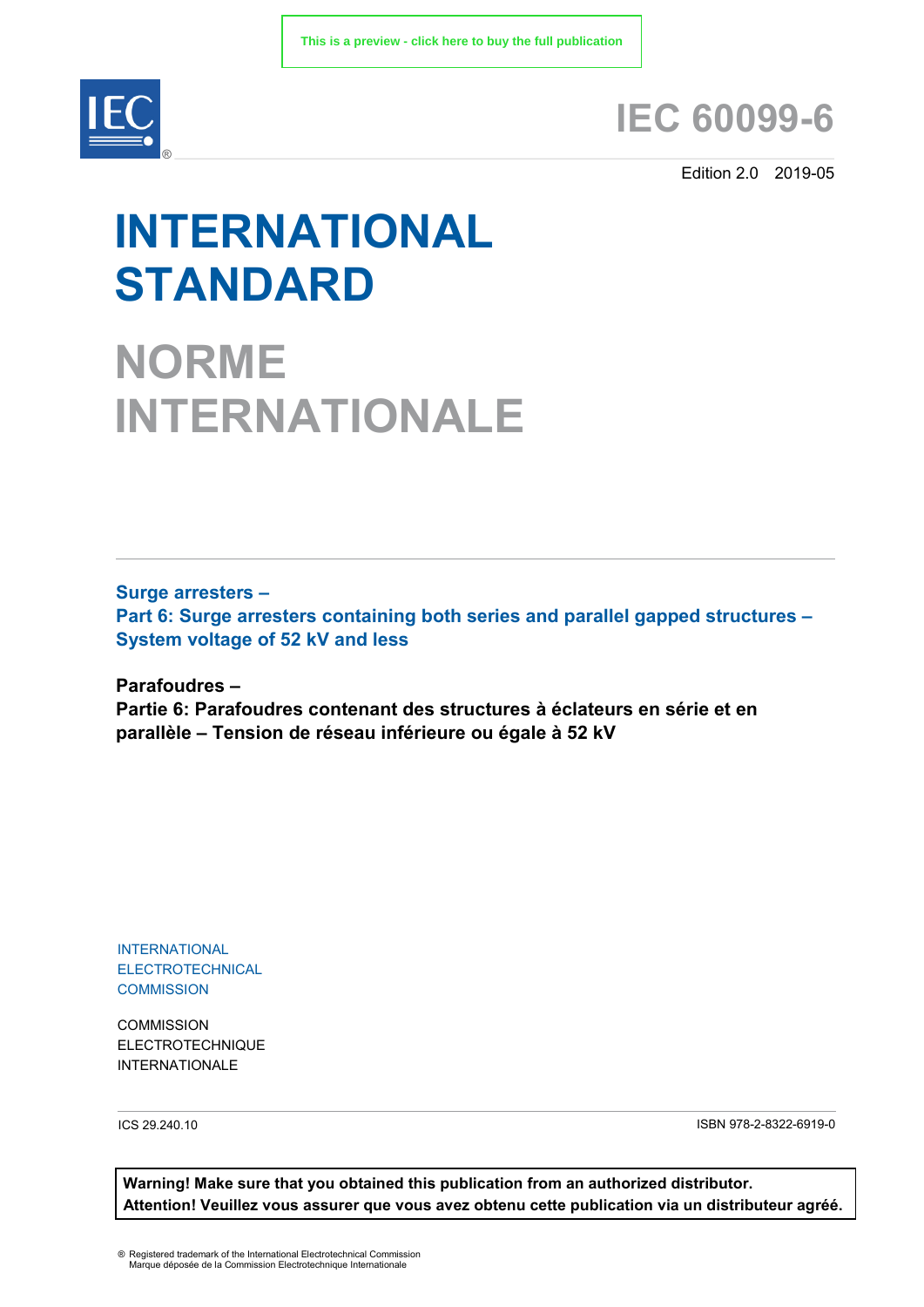$-2-$ 

IEC 60099-6:2019 © IEC 2019

### **CONTENTS**

| 1 |                  |  |                                                                                   |  |
|---|------------------|--|-----------------------------------------------------------------------------------|--|
| 2 |                  |  |                                                                                   |  |
| 3 |                  |  |                                                                                   |  |
| 4 |                  |  |                                                                                   |  |
|   | 4.1              |  |                                                                                   |  |
|   | 4.2              |  |                                                                                   |  |
| 5 |                  |  |                                                                                   |  |
|   | 5.1              |  |                                                                                   |  |
|   | 5.2              |  |                                                                                   |  |
|   | 5.3              |  |                                                                                   |  |
|   | 5.4              |  |                                                                                   |  |
|   | 5.4.1            |  |                                                                                   |  |
|   | 5.4.2            |  |                                                                                   |  |
| 6 |                  |  |                                                                                   |  |
|   | 6.1              |  |                                                                                   |  |
|   | 6.2              |  |                                                                                   |  |
|   | 6.3              |  |                                                                                   |  |
|   | 6.4              |  |                                                                                   |  |
|   | 6.5              |  |                                                                                   |  |
|   | 6.6              |  |                                                                                   |  |
|   | 6.7              |  |                                                                                   |  |
|   | 6.8              |  |                                                                                   |  |
|   | 6.9              |  |                                                                                   |  |
|   | 6.10             |  | Power-frequency voltage versus time characteristics of an arrester 21             |  |
|   | 6.11             |  |                                                                                   |  |
|   | 6.12             |  |                                                                                   |  |
|   | 6.12.1           |  |                                                                                   |  |
|   | 6.12.2           |  |                                                                                   |  |
|   | 6.13             |  |                                                                                   |  |
|   |                  |  |                                                                                   |  |
|   | 6.14             |  |                                                                                   |  |
|   | 6.15<br>6.15.1   |  |                                                                                   |  |
|   |                  |  |                                                                                   |  |
|   | 6.15.2           |  |                                                                                   |  |
|   | 6.15.3           |  |                                                                                   |  |
|   | 6.15.4<br>6.15.5 |  |                                                                                   |  |
|   | 6.16             |  |                                                                                   |  |
|   |                  |  |                                                                                   |  |
|   | 6.17             |  |                                                                                   |  |
| 7 |                  |  |                                                                                   |  |
|   | 7.1              |  |                                                                                   |  |
|   | 7.2              |  |                                                                                   |  |
|   | 7.2.1            |  |                                                                                   |  |
|   | 7.2.2            |  |                                                                                   |  |
|   | 7.2.3            |  | Samples for the test to verify the repetitive charge transfer rating, $Q_{rs}$ 24 |  |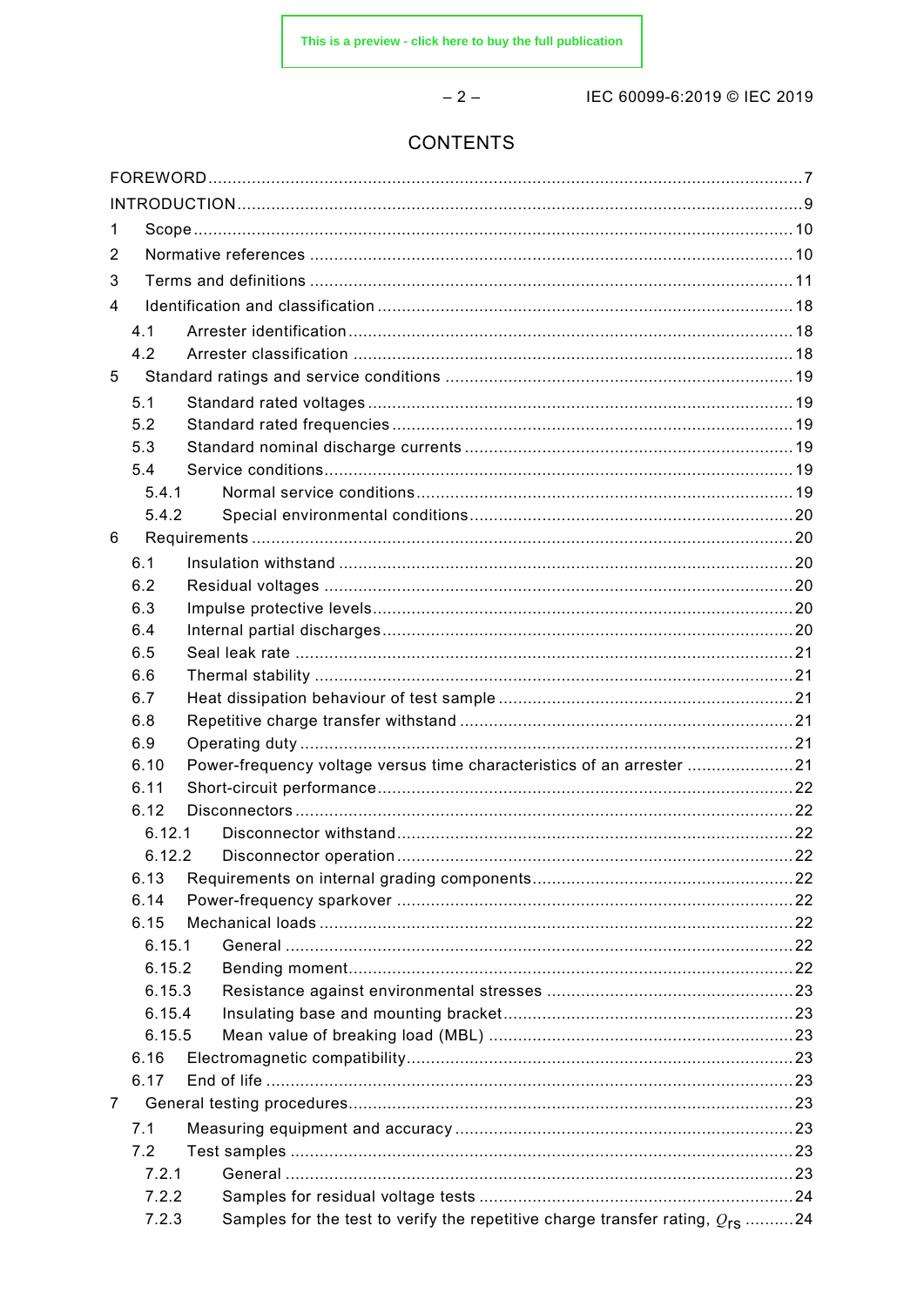| 8 |        |    |
|---|--------|----|
|   | 8.1    |    |
|   | 8.2    |    |
|   | 8.2.1  |    |
|   | 8.2.2  |    |
|   | 8.2.3  |    |
|   | 8.2.4  |    |
|   | 8.2.5  |    |
|   | 8.2.6  |    |
|   | 8.3    |    |
|   | 8.3.1  |    |
|   | 8.3.2  |    |
|   | 8.3.3  |    |
|   | 8.4    |    |
|   | 8.4.1  |    |
|   | 8.4.2  |    |
|   | 8.4.3  |    |
|   | 8.5    |    |
|   | 8.5.1  |    |
|   | 8.5.2  |    |
|   | 8.5.3  |    |
|   | 8.6    |    |
|   | 8.6.1  |    |
|   | 8.6.2  |    |
|   | 8.6.3  |    |
|   | 8.6.4  |    |
|   | 8.6.5  |    |
|   | 8.7    |    |
|   | 8.7.1  |    |
|   | 8.7.2  |    |
|   | 8.7.3  | 39 |
|   | 8.7.4  |    |
|   | 8.7.5  |    |
|   | 8.8    |    |
|   | 8.9    |    |
|   | 8.9.1  |    |
|   | 8.9.2  |    |
|   | 8.9.3  |    |
|   | 8.9.4  |    |
|   | 8.9.5  |    |
|   | 8.9.6  |    |
|   | 8.10   |    |
|   | 8.10.1 |    |
|   | 8.10.2 |    |
|   | 8.10.3 |    |
|   | 8.10.4 |    |
|   | 8.10.5 |    |
|   | 8.10.6 |    |
|   |        |    |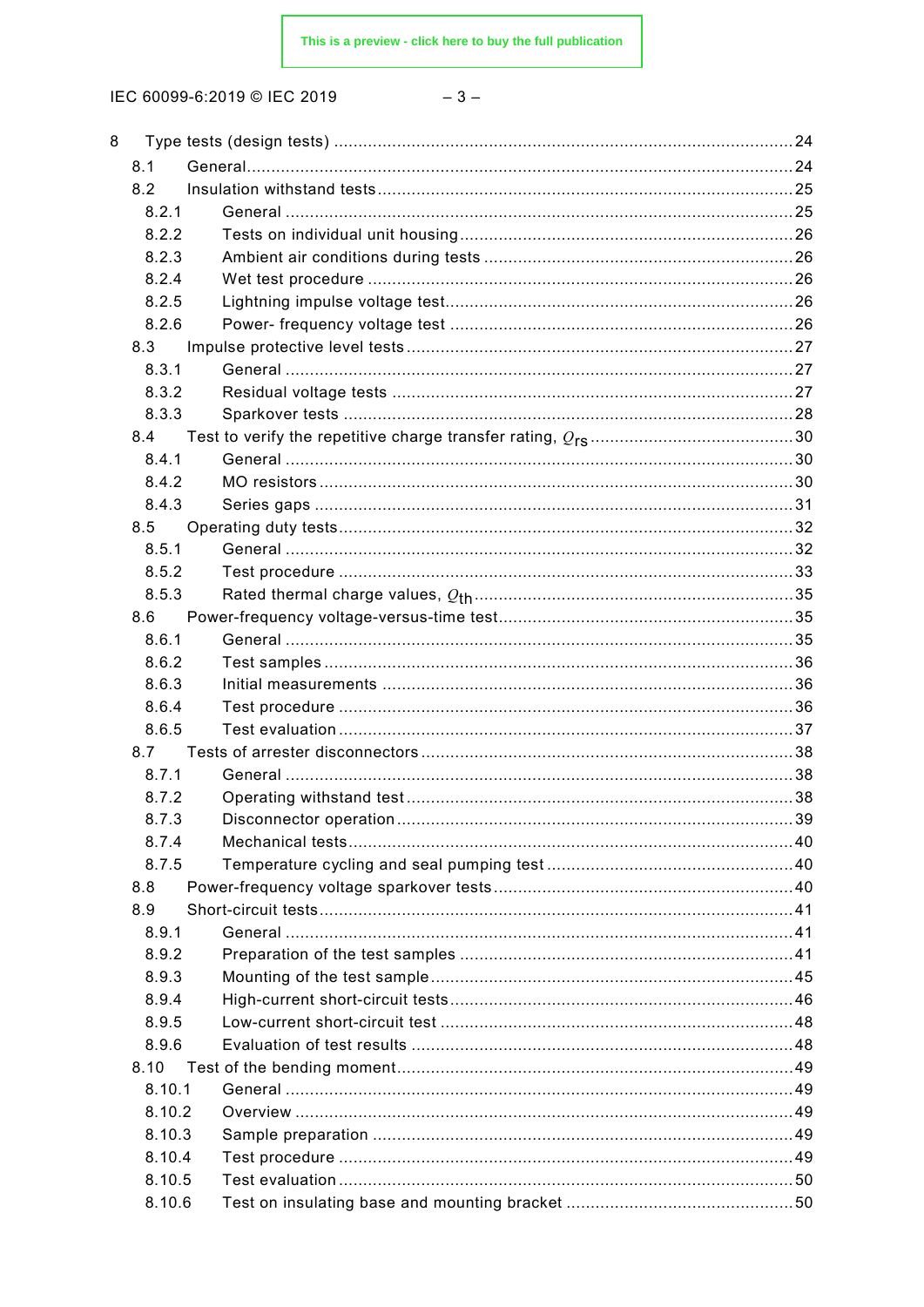$-4-$ 

| 8.11  |         |                                                                         |  |
|-------|---------|-------------------------------------------------------------------------|--|
|       | 8.11.1  |                                                                         |  |
|       | 8.11.2  |                                                                         |  |
|       | 8.11.3  |                                                                         |  |
|       | 8.11.4  |                                                                         |  |
|       |         |                                                                         |  |
|       | 8.12.1  |                                                                         |  |
|       | 8.12.2  |                                                                         |  |
|       | 8.12.3  |                                                                         |  |
|       | 8.12.4  |                                                                         |  |
|       |         | 8.13 Test to verify the dielectric withstand of internal components52   |  |
|       | 8.13.1  |                                                                         |  |
|       | 8.13.2  |                                                                         |  |
|       | 8.13.3  |                                                                         |  |
|       |         |                                                                         |  |
|       | 8.14.1  | Test to verify long term stability under continuous operating voltage52 |  |
|       | 8.14.2  |                                                                         |  |
| 9     |         |                                                                         |  |
| 9.1   |         |                                                                         |  |
| 9.2   |         |                                                                         |  |
| 9.2.1 |         |                                                                         |  |
| 9.2.2 |         |                                                                         |  |
| 10    |         |                                                                         |  |
| 10.1  |         |                                                                         |  |
| 10.2  |         |                                                                         |  |
| 10.3  |         |                                                                         |  |
| 10.4  |         |                                                                         |  |
| 10.5  |         |                                                                         |  |
| 10.6  |         |                                                                         |  |
| 10.7  |         |                                                                         |  |
| 10.8  |         |                                                                         |  |
|       | 10.8.1  |                                                                         |  |
|       | 10.8.2  |                                                                         |  |
|       | 10.8.3  |                                                                         |  |
|       | 10.8.4  |                                                                         |  |
|       | 10.8.5  |                                                                         |  |
|       | 10.8.6  |                                                                         |  |
|       | 10.8.7  |                                                                         |  |
|       | 10.8.8  |                                                                         |  |
|       | 10.8.9  |                                                                         |  |
|       | 10.8.10 |                                                                         |  |
|       | 10.8.11 |                                                                         |  |
|       | 10.8.12 |                                                                         |  |
|       | 10.8.13 | Test to verify the dielectric withstand of internal components69        |  |
|       | 10.8.14 |                                                                         |  |
|       | 10.8.15 |                                                                         |  |
| 10.9  |         |                                                                         |  |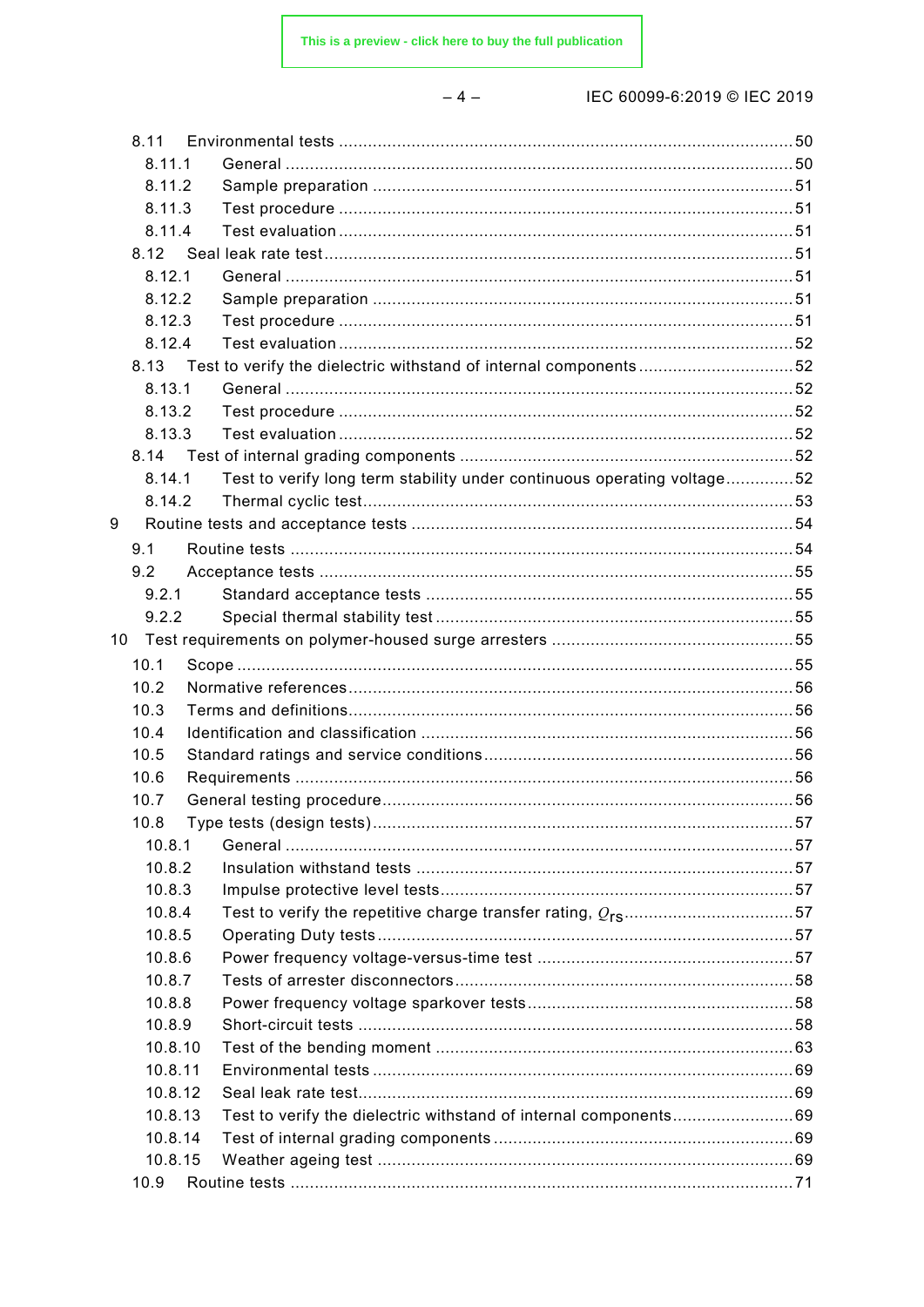|--|--|--|--|

|              | Annex B (normative) Typical information given with enquiries and tenders73                                 |  |
|--------------|------------------------------------------------------------------------------------------------------------|--|
| B.1          |                                                                                                            |  |
| B.1.1        |                                                                                                            |  |
| B.1.2        |                                                                                                            |  |
| <b>B.1.3</b> |                                                                                                            |  |
| <b>B.1.4</b> |                                                                                                            |  |
| <b>B.1.5</b> |                                                                                                            |  |
| <b>B.1.6</b> |                                                                                                            |  |
| B.2          |                                                                                                            |  |
|              |                                                                                                            |  |
| C.1          |                                                                                                            |  |
| C.2          |                                                                                                            |  |
| C.3          |                                                                                                            |  |
| C.4          |                                                                                                            |  |
| C.5          | Procedures of tests of bending moment for porcelain/cast resin and polymer-                                |  |
|              |                                                                                                            |  |
|              |                                                                                                            |  |
|              | Figure 1 – procedure to verify the repetitive charge transfer rating, $Q_{rs}$ , for MO                    |  |
|              | Figure 2 – Procedure to verify the repetitive charge transfer rating, $Q_{\text{rs}}$ , for series gaps 32 |  |
|              |                                                                                                            |  |
|              | Figure 3 – Test procedure to verify the thermal charge transfer rating, $Q_{\text{th}}$ 33                 |  |
|              | Figure 4 – Test procedure to verify the power frequency versus time characteristic                         |  |
|              |                                                                                                            |  |
|              |                                                                                                            |  |
|              |                                                                                                            |  |
|              |                                                                                                            |  |
|              |                                                                                                            |  |
|              |                                                                                                            |  |
|              | Figure 10 - Example of a test circuit for re-applying pre-failing circuit immediately                      |  |
|              |                                                                                                            |  |
|              | Figure 12 – Example of the test arrangement for the thermomechanical test and                              |  |
|              |                                                                                                            |  |
|              |                                                                                                            |  |
|              |                                                                                                            |  |
|              |                                                                                                            |  |
|              |                                                                                                            |  |
|              |                                                                                                            |  |
|              |                                                                                                            |  |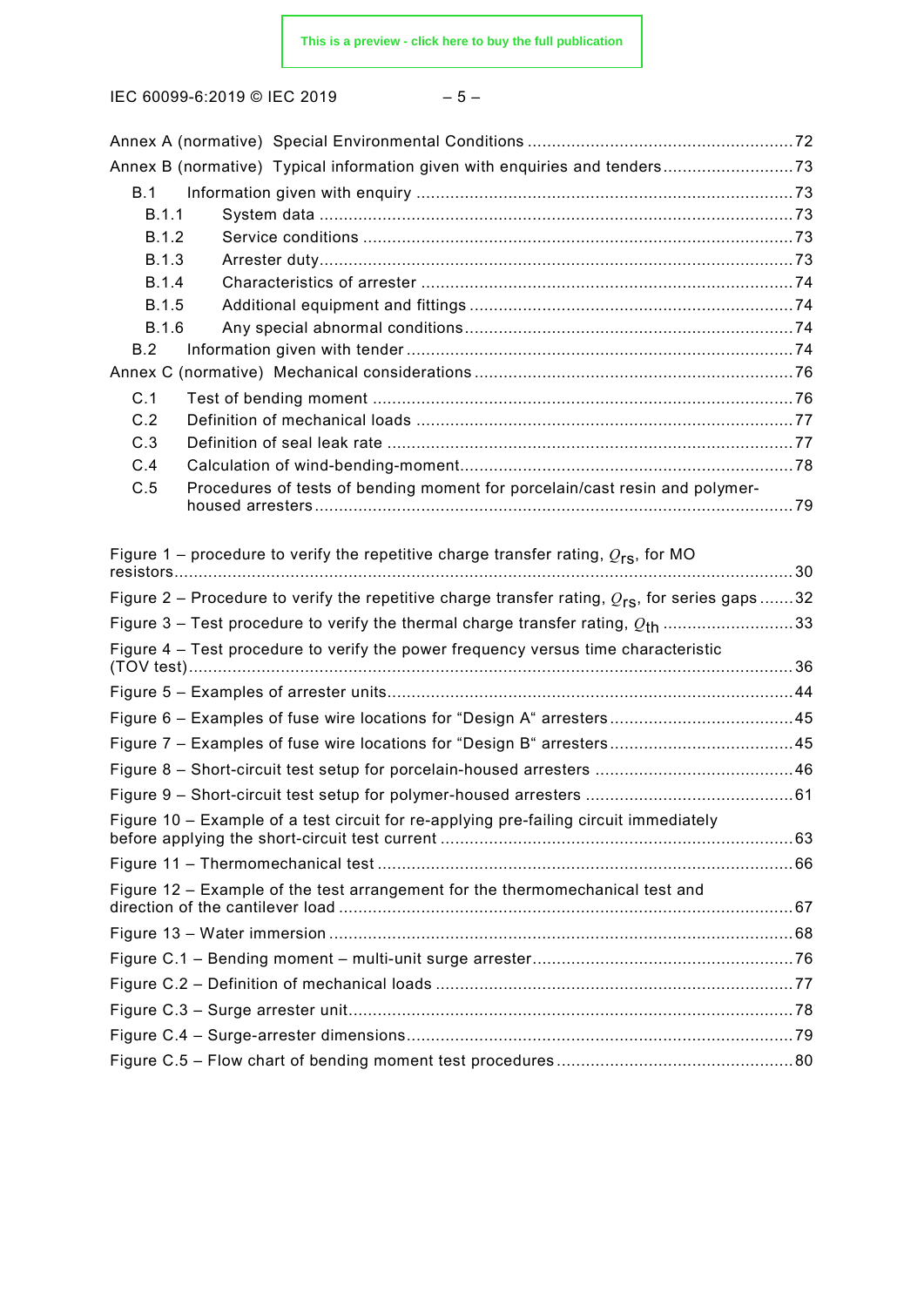### – 6 – IEC 60099-6:2019 © IEC 2019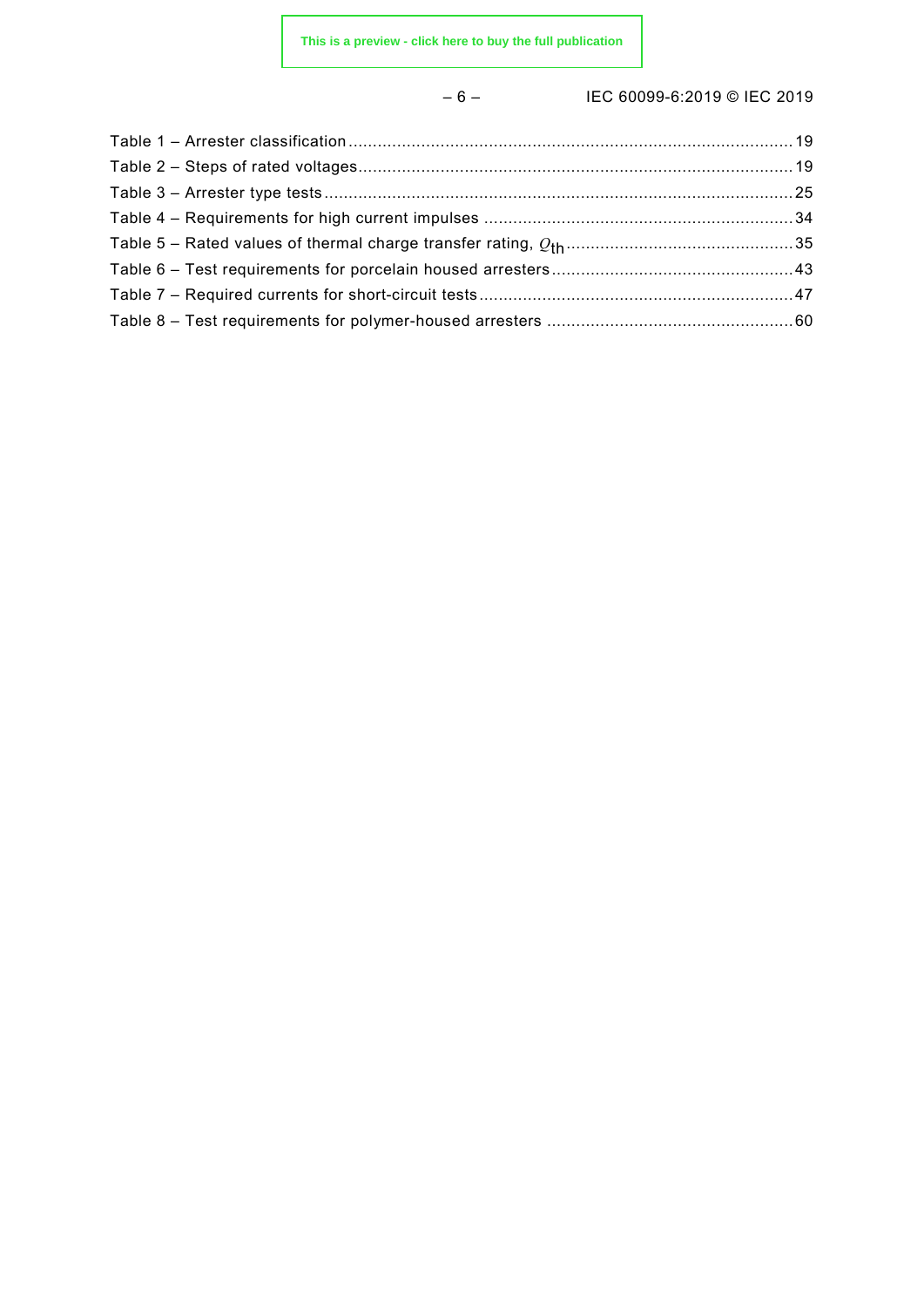IEC 60099-6:2019 © IEC 2019 – 7 –

#### INTERNATIONAL ELECTROTECHNICAL COMMISSION

\_\_\_\_\_\_\_\_\_\_\_\_

#### **SURGE ARRESTERS –**

#### **Part 6: Surge arresters containing both series and parallel gapped structures – System voltage of 52 kV and less**

#### FOREWORD

- <span id="page-6-0"></span>1) The International Electrotechnical Commission (IEC) is a worldwide organization for standardization comprising all national electrotechnical committees (IEC National Committees). The object of IEC is to promote international co-operation on all questions concerning standardization in the electrical and electronic fields. To this end and in addition to other activities, IEC publishes International Standards, Technical Specifications, Technical Reports, Publicly Available Specifications (PAS) and Guides (hereafter referred to as "IEC Publication(s)"). Their preparation is entrusted to technical committees; any IEC National Committee interested in the subject dealt with may participate in this preparatory work. International, governmental and nongovernmental organizations liaising with the IEC also participate in this preparation. IEC collaborates closely with the International Organization for Standardization (ISO) in accordance with conditions determined by agreement between the two organizations.
- 2) The formal decisions or agreements of IEC on technical matters express, as nearly as possible, an international consensus of opinion on the relevant subjects since each technical committee has representation from all interested IEC National Committees.
- 3) IEC Publications have the form of recommendations for international use and are accepted by IEC National Committees in that sense. While all reasonable efforts are made to ensure that the technical content of IEC Publications is accurate, IEC cannot be held responsible for the way in which they are used or for any misinterpretation by any end user.
- 4) In order to promote international uniformity, IEC National Committees undertake to apply IEC Publications transparently to the maximum extent possible in their national and regional publications. Any divergence between any IEC Publication and the corresponding national or regional publication shall be clearly indicated in the latter.
- 5) IEC itself does not provide any attestation of conformity. Independent certification bodies provide conformity assessment services and, in some areas, access to IEC marks of conformity. IEC is not responsible for any services carried out by independent certification bodies.
- 6) All users should ensure that they have the latest edition of this publication.
- 7) No liability shall attach to IEC or its directors, employees, servants or agents including individual experts and members of its technical committees and IEC National Committees for any personal injury, property damage or other damage of any nature whatsoever, whether direct or indirect, or for costs (including legal fees) and expenses arising out of the publication, use of, or reliance upon, this IEC Publication or any other IEC Publications.
- 8) Attention is drawn to the Normative references cited in this publication. Use of the referenced publications is indispensable for the correct application of this publication.
- 9) Attention is drawn to the possibility that some of the elements of this IEC Publication may be the subject of patent rights. IEC shall not be held responsible for identifying any or all such patent rights.

International Standard lEC 60099-6 has been prepared by lEC technical committee 37: Surge arresters.

This second edition cancels and replaces the first edition published in 2002. This edition constitutes a technical revision.

This edition includes the following significant technical changes with respect to the previous edition:

a) A new concept of arrester classification and energy withstand testing was introduced: the line discharge classification was replaced by a classification based on repetitive charge transfer rating  $(Q_{rs})$  and thermal charge transfer rating  $(Q_{th})$ . The new concept clearly differentiates between impulse and thermal energy handling capability, which is reflected in the requirements as well as in the related test procedures.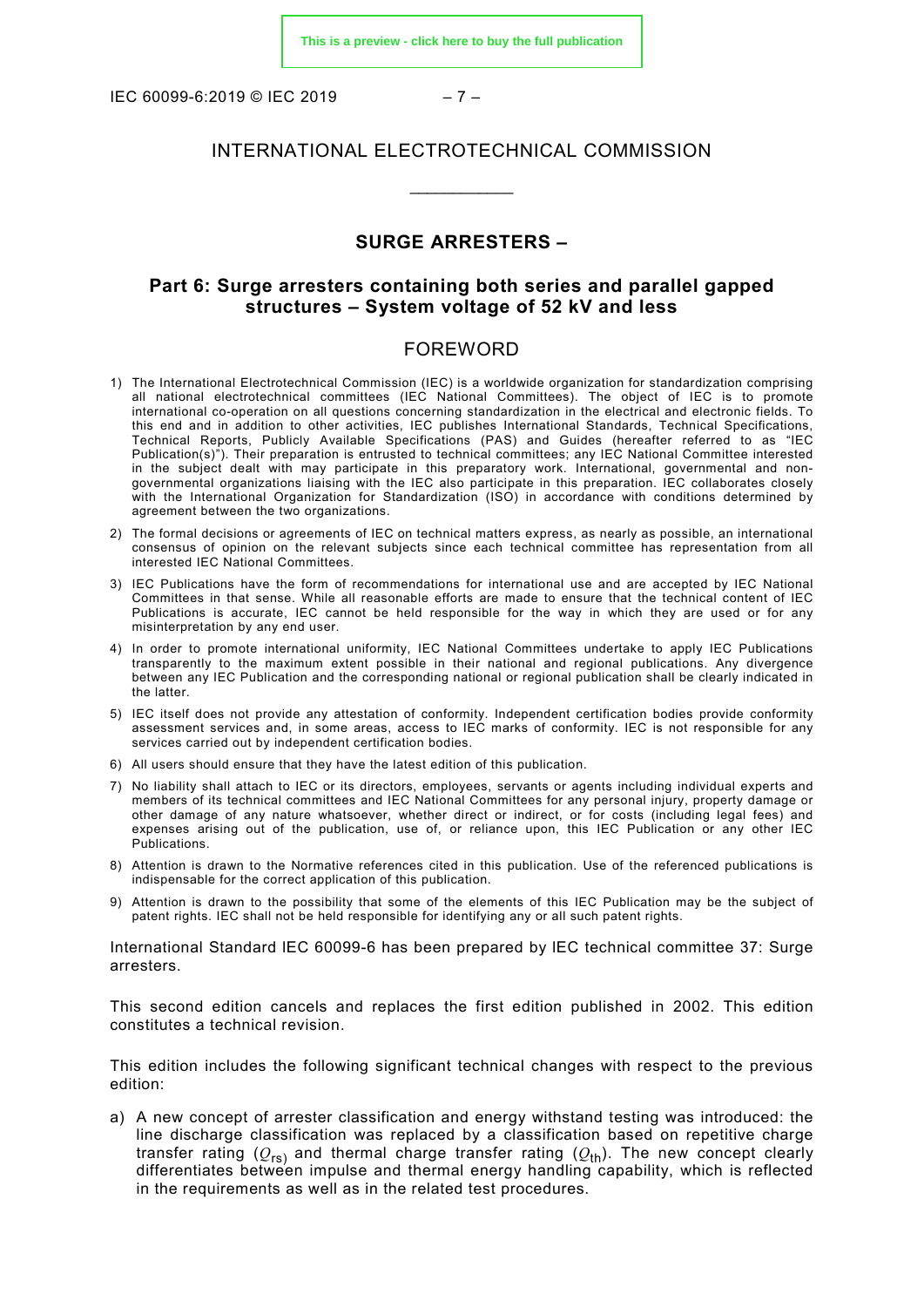– 8 – IEC 60099-6:2019 © IEC 2019

- b) Power-frequency voltage versus time tests with and without prior duty were introduced as type tests.
- c) Requirements and tests on disconnectors were added.
- d) Definitions for new terms have been added.
- e) Clause 10 contains particular requirements for polymer-housed surge arresters. These are indicated in the form of replacements, additions or amendments to the original clauses or subclauses concerned.

The text of this International Standard is based on the following documents:

| <b>FDIS</b> | Report on voting |
|-------------|------------------|
| 37/450/FDIS | 37/451/RVD       |

Full information on the voting for the approval of this International Standard can be found in the report on voting indicated in the above table.

This document has been drafted in accordance with the ISO/IEC Directives, Part 2.

A list of all parts in the IEC 60099 series, published under the general title *Surge arresters*, can be found on the IEC website.

The committee has decided that the contents of this document will remain unchanged until the stability date indicated on the IEC website under ["http://webstore.iec.ch"](http://webstore.iec.ch/) in the data related to the specific document. At this date, the document will be

- reconfirmed,
- withdrawn,
- replaced by a revised edition, or
- amended.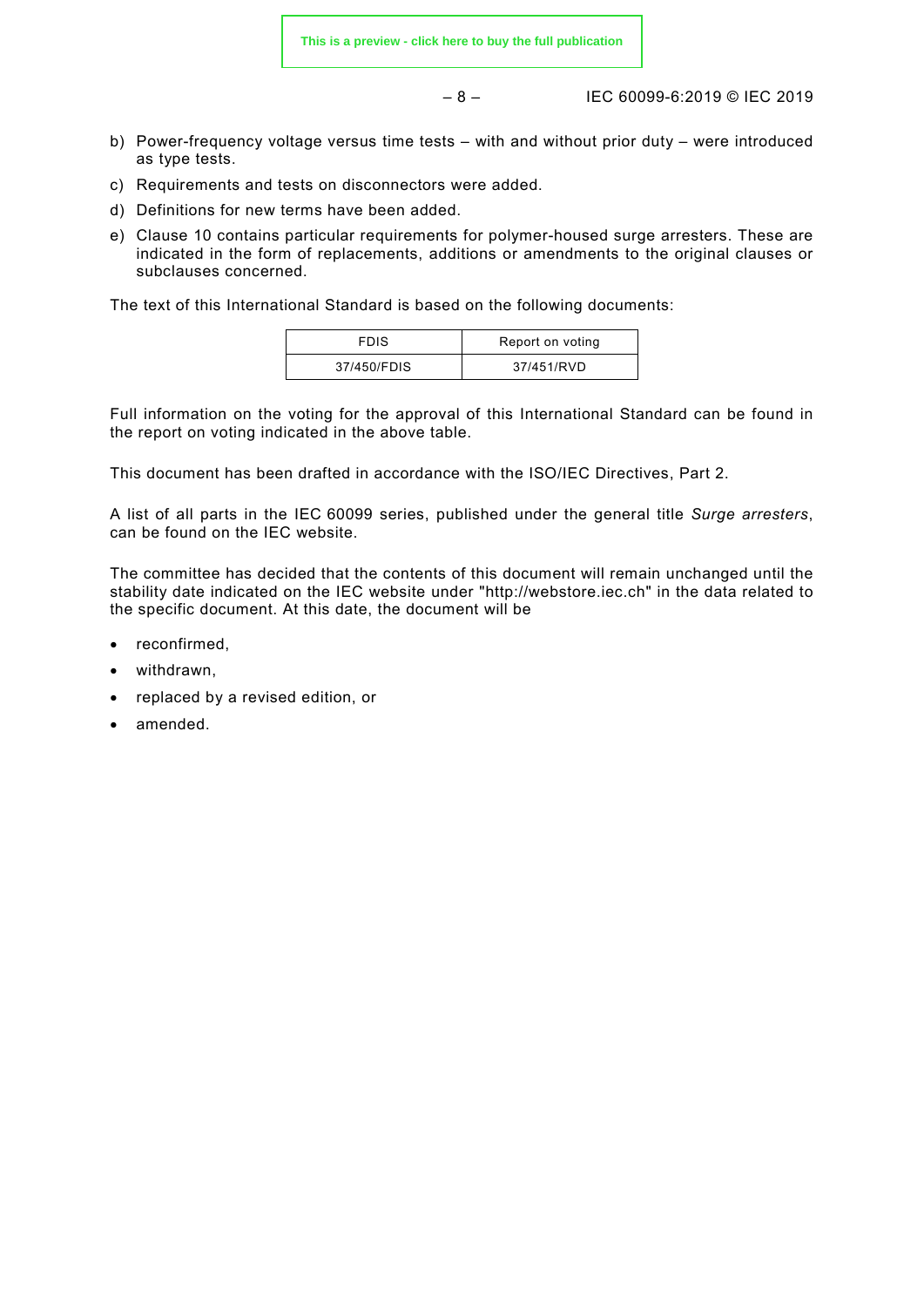<span id="page-8-0"></span>IEC 60099-6:2019 © IEC 2019 – 9 –

#### INTRODUCTION

This part of IEC 60099 presents the minimum criteria for the requirements and testing of metal-oxide surge arresters containing gapped structures that are applied to AC power systems with *U<sup>s</sup>* above 1 kV up to and including 52kV.

Arresters covered by this document can be applied to overhead installations in place of the non-linear type arresters covered in IEC 60099-4.

An accelerated ageing procedure is incorporated in this document to simulate the long-term effects of voltage and temperature on the arrester. This is necessary since during the arrester's service life the gaps and resistor elements will have portions of the system power frequency voltage continuously applied across them.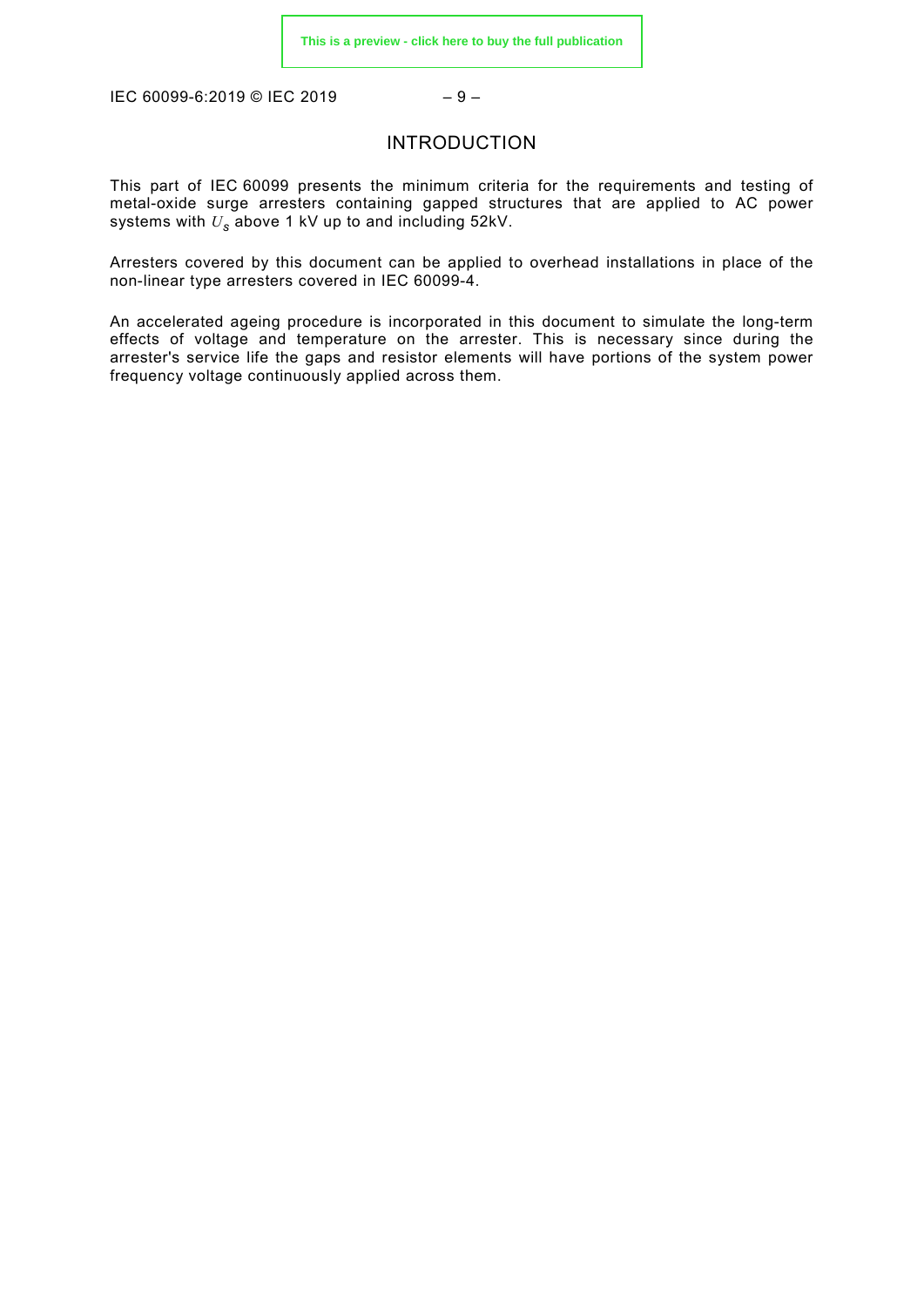$-10 -$  IEC 60099-6:2019 © IEC 2019

#### **SURGE ARRESTERS –**

#### **Part 6: Surge arresters containing both series and parallel gapped structures – System voltage of 52 kV and less**

#### <span id="page-9-0"></span>**1 Scope**

This part of IEC 60099 applies to non-linear metal-oxide resistor type surge arresters with spark gaps designed to limit voltage surges on AC power circuits with system voltages *U*<sup>s</sup> above 1 kV up to and including 52 kV. This document basically applies to all metal-oxide distribution class surge arresters with internal series and/or parallel gaps and housed in either porcelain or polymeric housings.

#### <span id="page-9-1"></span>**2 Normative references**

The following documents are referred to in the text in such a way that some or all of their content constitutes requirements of this document. For dated references, only the edition cited applies. For undated references, the latest edition of the referenced document (including any amendments) applies.

IEC 60060-1, *High-voltage test techniques – Part 1: General definitions and test requirements*

IEC 60060-2, *High-voltage test techniques – Part 2: Measuring systems*

IEC 60068-2-11:1981, *Basic environmental testing procedures – Part 2-11: Tests – Test Ka: Salt mist*

IEC 60068-2-14, *Environmental testing – Part 2-14: Tests – Test N: Change of temperature*

IEC 60071-2:2018, *Insulation co-ordination – Part 2: Application guidelines*

IEC 60270, *High-voltage test techniques – Partial discharge measurements*

IEC TS 60815-2, *Selection and dimensioning of high-voltage insulators intended for use in polluted conditions – Part 2: Ceramic and glass insulators for a.c. systems*

IEC 62217, *Polymeric HV insulators for indoor and outdoor use – General definitions, test methods and acceptance criteria*

ISO 4287, *Geometrical Product Specifications (GPS) – Surface texture: Profile method – Terms, definitions and surface texture parameters*

ISO 4892-1, *Plastics – Methods of exposure to laboratory light sources – Part 1: General guidance*

ISO 4892-2, *Plastics – Methods of exposure to laboratory light sources – Part 2: Xenon-arc lamps*

ISO 4892-3, *Plastics – Methods of exposure to laboratory light sources – Part 3: Fluorescent UV lamps*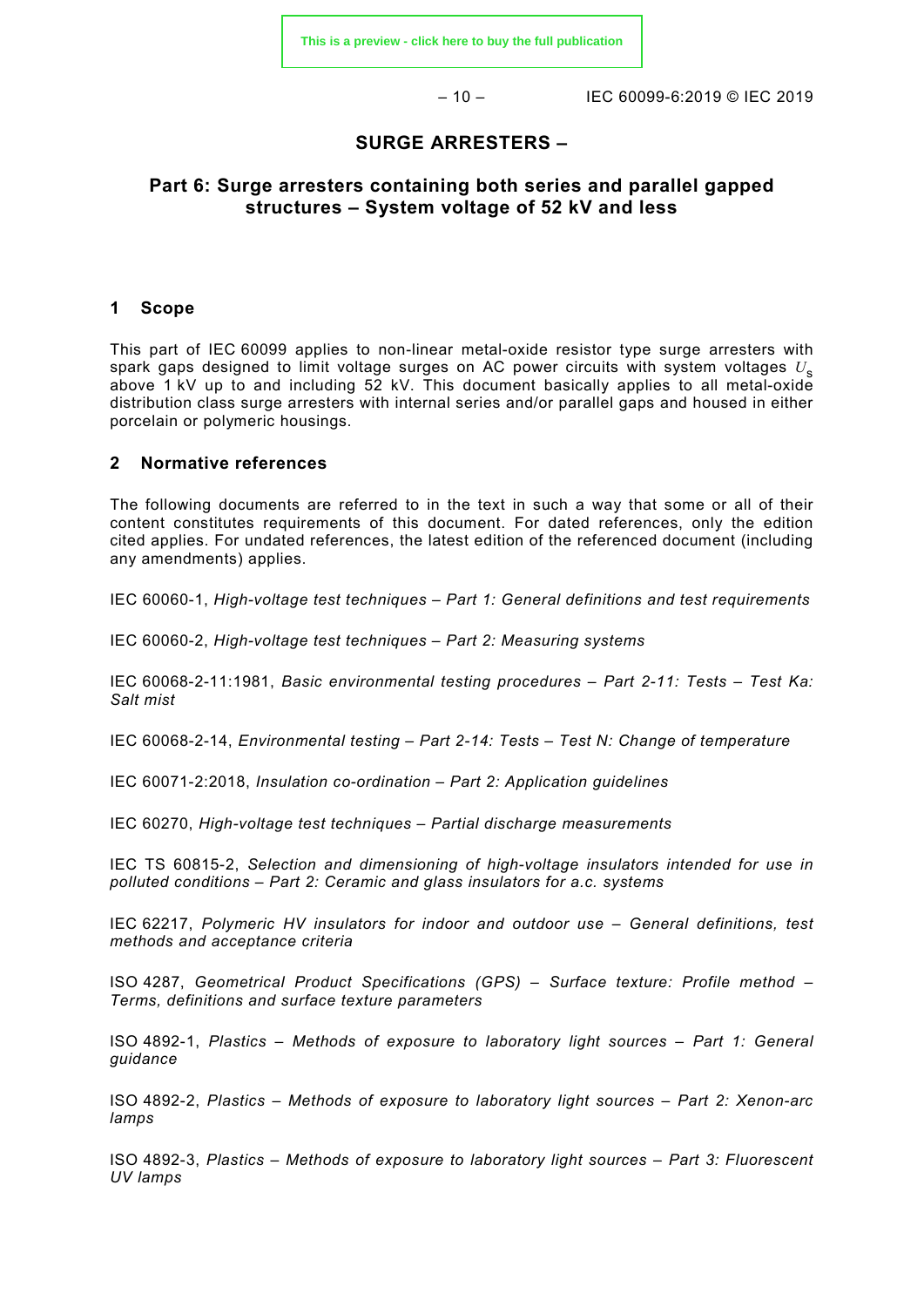– 82 – IEC 60099-6:2019 © IEC 2019

#### SOMMAIRE

| 1 |              |                                                                           |  |
|---|--------------|---------------------------------------------------------------------------|--|
| 2 |              |                                                                           |  |
| 3 |              |                                                                           |  |
| 4 |              |                                                                           |  |
|   | 4.1          |                                                                           |  |
|   | 4.2          |                                                                           |  |
| 5 |              | Caractéristiques assignées normalisées et conditions de service  100      |  |
|   | 5.1          |                                                                           |  |
|   | 5.2          |                                                                           |  |
|   | 5.3          |                                                                           |  |
|   | 5.4          |                                                                           |  |
|   | 5.4.1        |                                                                           |  |
|   | 5.4.2        |                                                                           |  |
| 6 |              |                                                                           |  |
|   | 6.1          |                                                                           |  |
|   | 6.2          |                                                                           |  |
|   | 6.3          |                                                                           |  |
|   | 6.4          |                                                                           |  |
|   | 6.5          |                                                                           |  |
|   | 6.6          |                                                                           |  |
|   | 6.7          | Capacité de dissipation de chaleur de l'échantillon pour essai  102       |  |
|   | 6.8          |                                                                           |  |
|   | 6.9          |                                                                           |  |
|   | 6.10         | Caractéristiques de tension à fréquence industrielle en fonction du temps |  |
|   | 6.11         |                                                                           |  |
|   | 6.12         |                                                                           |  |
|   | 6.12.1       |                                                                           |  |
|   | 6.12.2       |                                                                           |  |
|   | 6.13         |                                                                           |  |
|   | 6.14         |                                                                           |  |
|   | 6.15         |                                                                           |  |
|   | 6.15.1       |                                                                           |  |
|   | 6.15.2       |                                                                           |  |
|   | 6.15.3       |                                                                           |  |
|   | 6.15.4       |                                                                           |  |
|   | 6.15.5       |                                                                           |  |
|   | 6.16         |                                                                           |  |
|   | 6.17         |                                                                           |  |
| 7 |              |                                                                           |  |
|   | 7.1          |                                                                           |  |
|   | 7.2<br>7.2.1 |                                                                           |  |
|   | 7.2.2        |                                                                           |  |
|   |              |                                                                           |  |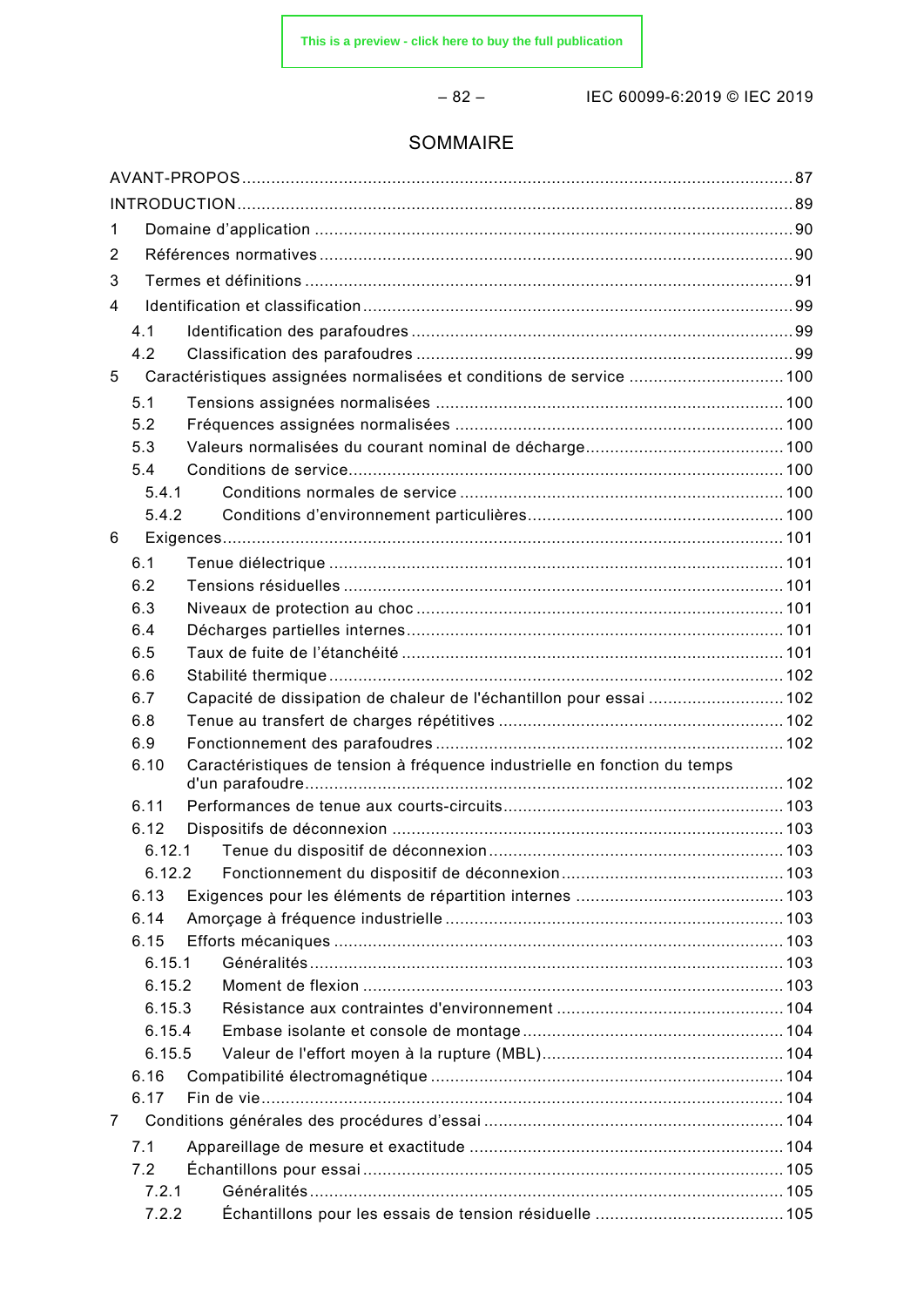| w<br>۰.<br>٠ |
|--------------|
|--------------|

|   | 7.2.3  | Échantillons dédiés à l'essai de vérification des caractéristiques           |  |
|---|--------|------------------------------------------------------------------------------|--|
| 8 |        |                                                                              |  |
|   | 8.1    |                                                                              |  |
|   | 8.2    |                                                                              |  |
|   | 8.2.1  |                                                                              |  |
|   | 8.2.2  |                                                                              |  |
|   | 8.2.3  |                                                                              |  |
|   | 8.2.4  |                                                                              |  |
|   | 8.2.5  |                                                                              |  |
|   | 8.2.6  |                                                                              |  |
|   | 8.3    |                                                                              |  |
|   | 8.3.1  |                                                                              |  |
|   | 8.3.2  |                                                                              |  |
|   | 8.3.3  |                                                                              |  |
|   | 8.4    | Essai de vérification des caractéristiques assignées de transfert de charges |  |
|   |        |                                                                              |  |
|   | 8.4.1  |                                                                              |  |
|   | 8.4.2  |                                                                              |  |
|   | 8.4.3  |                                                                              |  |
|   | 8.5    |                                                                              |  |
|   | 8.5.1  |                                                                              |  |
|   | 8.5.2  |                                                                              |  |
|   | 8.5.3  |                                                                              |  |
|   | 8.6    | Essai de tension à fréquence industrielle en fonction du temps 118           |  |
|   | 8.6.1  |                                                                              |  |
|   | 8.6.2  |                                                                              |  |
|   | 8.6.3  |                                                                              |  |
|   | 8.6.4  |                                                                              |  |
|   | 8.6.5  |                                                                              |  |
|   | 8.7    |                                                                              |  |
|   | 8.7.1  |                                                                              |  |
|   | 8.7.2  |                                                                              |  |
|   | 8.7.3  |                                                                              |  |
|   | 8.7.4  |                                                                              |  |
|   | 8.7.5  | Essai de cycles de températures et de pompage d'étanchéité  124              |  |
|   | 8.8    |                                                                              |  |
|   | 8.9    |                                                                              |  |
|   | 8.9.1  |                                                                              |  |
|   | 8.9.2  |                                                                              |  |
|   | 8.9.3  |                                                                              |  |
|   | 8.9.4  |                                                                              |  |
|   | 8.9.5  |                                                                              |  |
|   | 8.9.6  |                                                                              |  |
|   | 8.10   |                                                                              |  |
|   | 8.10.1 |                                                                              |  |
|   | 8.10.2 |                                                                              |  |
|   | 8.10.3 |                                                                              |  |
|   | 8.10.4 |                                                                              |  |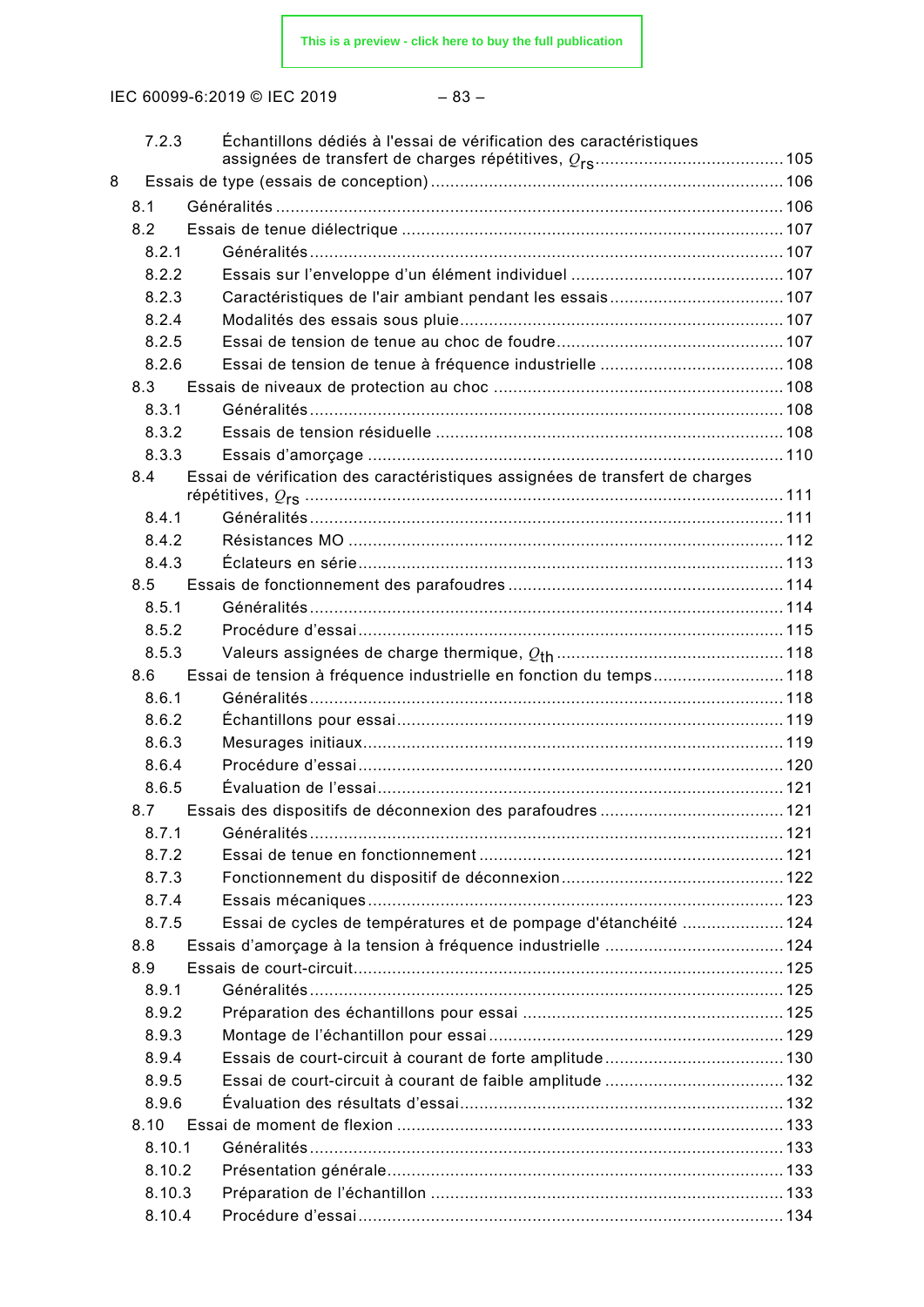– 84 – IEC 60099-6:2019 © IEC 2019

|    | 8.10.5  |                                                                            |  |
|----|---------|----------------------------------------------------------------------------|--|
|    | 8.10.6  |                                                                            |  |
|    | 8.11    |                                                                            |  |
|    | 8.11.1  |                                                                            |  |
|    | 8.11.2  |                                                                            |  |
|    | 8.11.3  |                                                                            |  |
|    | 8.11.4  |                                                                            |  |
|    | 8.12    |                                                                            |  |
|    | 8.12.1  |                                                                            |  |
|    | 8.12.2  |                                                                            |  |
|    | 8.12.3  |                                                                            |  |
|    | 8.12.4  |                                                                            |  |
|    | 8.13    | Essai de vérification de la tenue diélectrique des composants internes136  |  |
|    | 8.13.1  |                                                                            |  |
|    | 8.13.2  |                                                                            |  |
|    | 8.13.3  |                                                                            |  |
|    |         |                                                                            |  |
|    | 8.14.1  | Essai de vérification de la stabilité à long terme sous une tension de     |  |
|    |         |                                                                            |  |
|    | 8.14.2  |                                                                            |  |
| 9  |         |                                                                            |  |
|    | 9.1     |                                                                            |  |
|    | 9.2     |                                                                            |  |
|    | 9.2.1   |                                                                            |  |
|    | 9.2.2   |                                                                            |  |
| 10 |         | Exigences d'essai pour les parafoudres à enveloppe synthétique140          |  |
|    | 10.1    |                                                                            |  |
|    | 10.2    |                                                                            |  |
|    | 10.3    |                                                                            |  |
|    | 10.4    |                                                                            |  |
|    | 10.5    | Caractéristiques assignées normalisées et conditions de service 141        |  |
|    | 10.6    |                                                                            |  |
|    | 10.7    |                                                                            |  |
|    | 10.8    |                                                                            |  |
|    | 10.8.1  |                                                                            |  |
|    | 10.8.2  |                                                                            |  |
|    | 10.8.3  |                                                                            |  |
|    | 10.8.4  | Essai de vérification des caractéristiques assignées de transfert de       |  |
|    | 10.8.5  |                                                                            |  |
|    | 10.8.6  | Essai de tension à fréquence industrielle en fonction du temps  143        |  |
|    | 10.8.7  | Essais des dispositifs de déconnexion des parafoudres 143                  |  |
|    | 10.8.8  | Essais d'amorçage à la tension à fréquence industrielle  143               |  |
|    | 10.8.9  |                                                                            |  |
|    | 10.8.10 |                                                                            |  |
|    | 10.8.11 |                                                                            |  |
|    | 10.8.12 |                                                                            |  |
|    | 10.8.13 | Essai de vérification de la tenue diélectrique des composants internes 154 |  |
|    | 10.8.14 |                                                                            |  |
|    |         |                                                                            |  |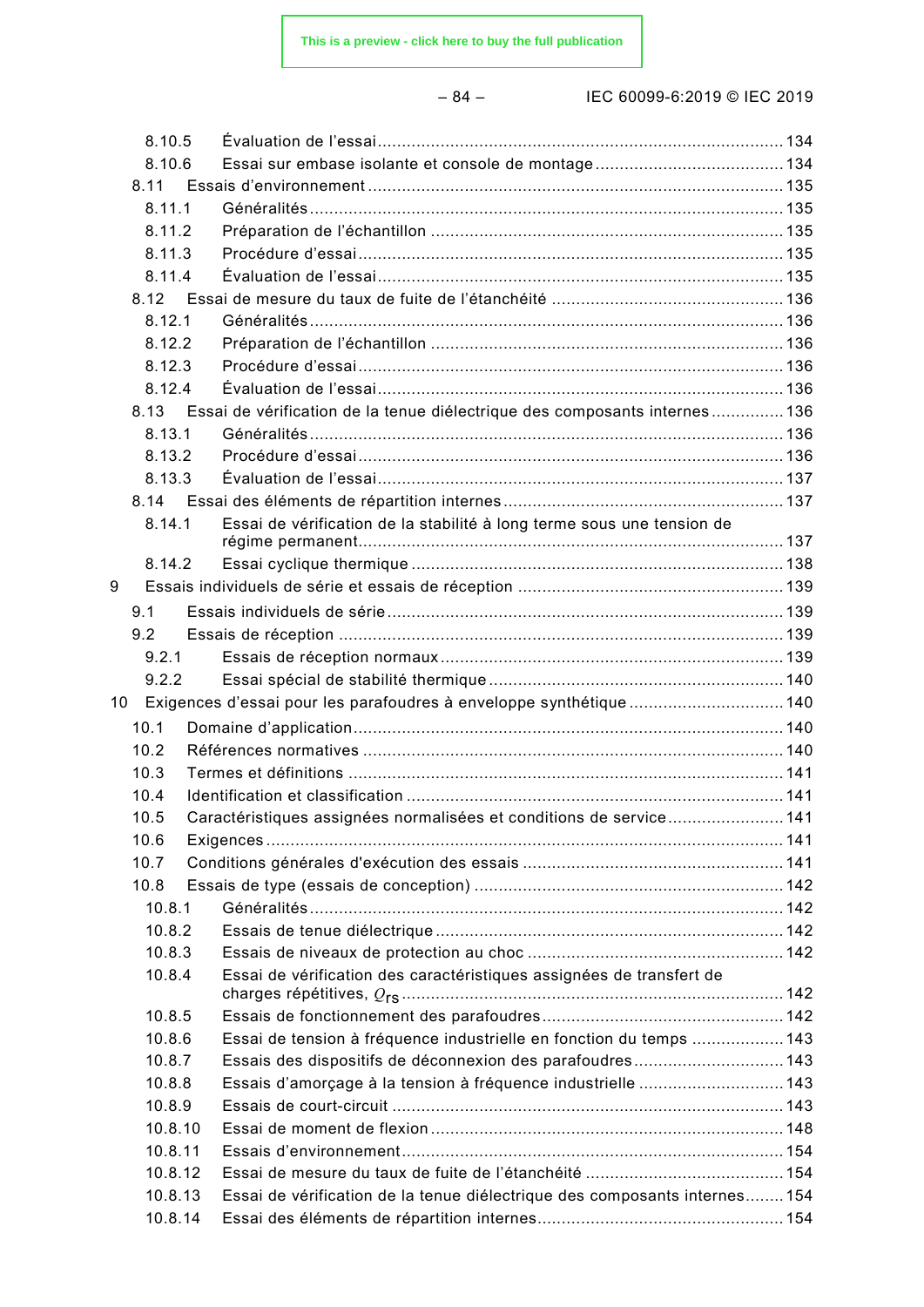IEC 60099-6:2019 © IEC 2019 – 85 –

| 10.9         |                                                                                                                                           |  |
|--------------|-------------------------------------------------------------------------------------------------------------------------------------------|--|
|              |                                                                                                                                           |  |
|              | Annexe B (normative) Renseignements caractéristiques fournis dans les appels                                                              |  |
| B.1          |                                                                                                                                           |  |
| B.1.1        |                                                                                                                                           |  |
| B.1.2        |                                                                                                                                           |  |
| B.1.3        |                                                                                                                                           |  |
| B.1.4        |                                                                                                                                           |  |
| <b>B.1.5</b> |                                                                                                                                           |  |
| B.1.6        |                                                                                                                                           |  |
| B.2          |                                                                                                                                           |  |
|              |                                                                                                                                           |  |
| C.1          |                                                                                                                                           |  |
| C.2          |                                                                                                                                           |  |
| C.3          |                                                                                                                                           |  |
| C.4          |                                                                                                                                           |  |
| C.5          | Procédures des essais de moment de flexion pour les parafoudres à<br>enveloppe en porcelaine/résine moulée et les parafoudres à enveloppe |  |
|              |                                                                                                                                           |  |
|              |                                                                                                                                           |  |
|              | Figure 1 - Procédure de vérification des caractéristiques assignées de transfert de                                                       |  |
|              |                                                                                                                                           |  |
|              | Figure 2 – Procédure de vérification des caractéristiques assignées de transfert de                                                       |  |
|              | Figure 3 – Procédure d'essai de vérification des caractéristiques assignées de                                                            |  |
|              | Figure 4 – Procédure d'essai de vérification de la caractéristique de la fréquence                                                        |  |
|              |                                                                                                                                           |  |
|              | Figure 6 – Exemples d'emplacements du fil fusible pour les parafoudres de                                                                 |  |
|              |                                                                                                                                           |  |
|              | Figure 7 - Exemples d'emplacements du fil fusible pour les parafoudres de                                                                 |  |
|              | Figure 8 - Montage d'essai de court-circuit pour les parafoudres à enveloppe en                                                           |  |
|              |                                                                                                                                           |  |
|              | Figure 9 – Montage d'essai de court-circuit pour les parafoudres à enveloppe                                                              |  |
|              | Figure 10 - Exemple de circuit d'essai pour réappliquer le circuit prédégradé                                                             |  |
|              | immédiatement avant l'application du courant d'essai de court-circuit 148                                                                 |  |
|              |                                                                                                                                           |  |
|              | Figure 12 - Exemple de configuration pour l'essai thermomécanique et orientation de                                                       |  |
|              |                                                                                                                                           |  |
|              | Figure C.1 - Moment de flexion pour un parafoudre à plusieurs éléments 161                                                                |  |
|              |                                                                                                                                           |  |
|              |                                                                                                                                           |  |
|              | Figure C.3 – Élément de parafoudre ……………………………………………………………………………………163                                                                    |  |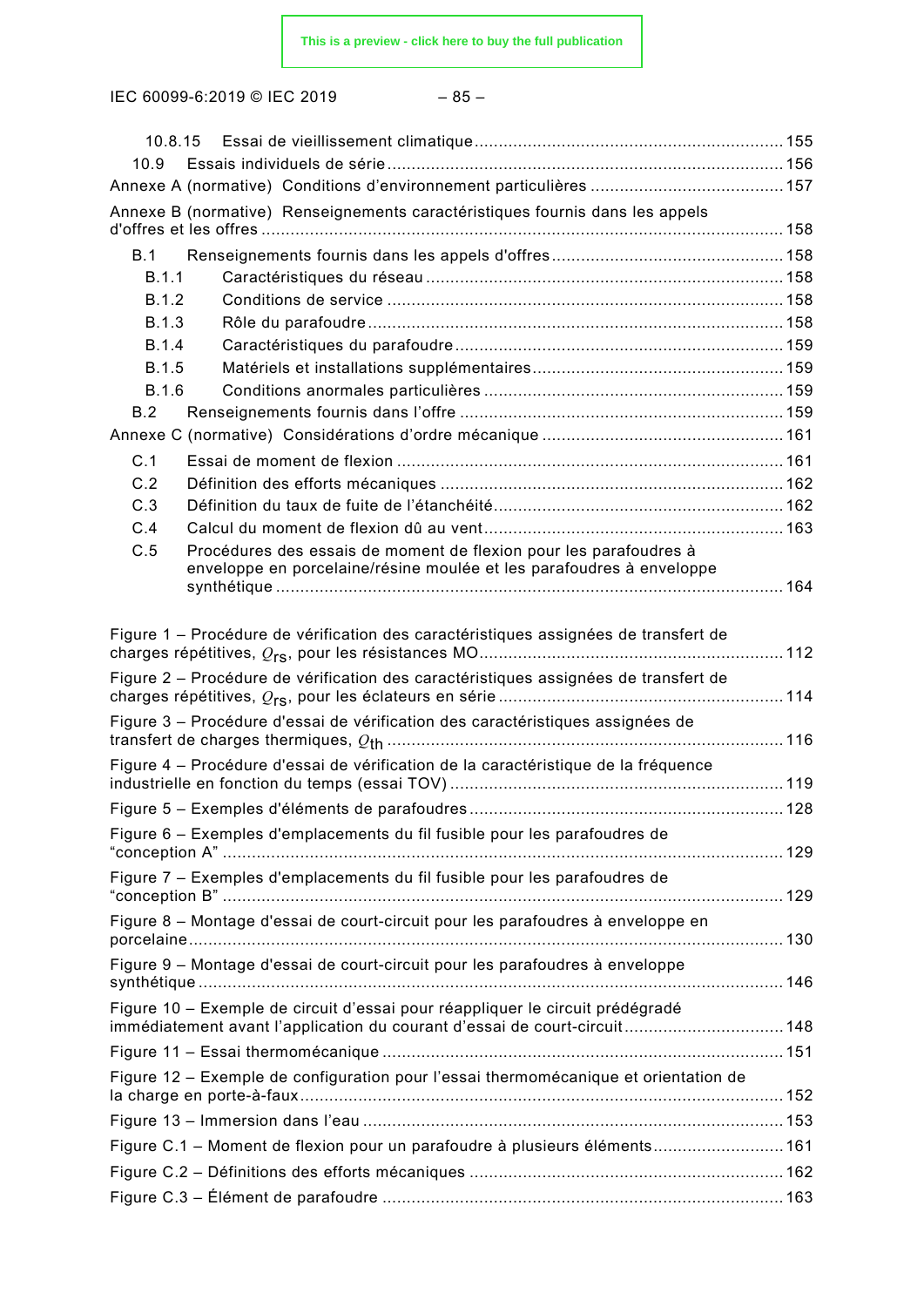### – 86 – IEC 60099-6:2019 © IEC 2019

| Figure C.5 – Logigramme des procédures des essais de moment de flexion  165 |  |
|-----------------------------------------------------------------------------|--|
|                                                                             |  |

| Tableau 4 – Exigences pour les chocs de courant de grande amplitude  117               |  |
|----------------------------------------------------------------------------------------|--|
| Tableau 5 – Valeurs assignées des caractéristiques assignées de transfert de charges   |  |
| Tableau 6 – Exigences d'essai concernant les parafoudres à enveloppe en porcelaine 127 |  |
|                                                                                        |  |
| Tableau 8 – Exigences d'essai concernant les parafoudres à enveloppe synthétique  145  |  |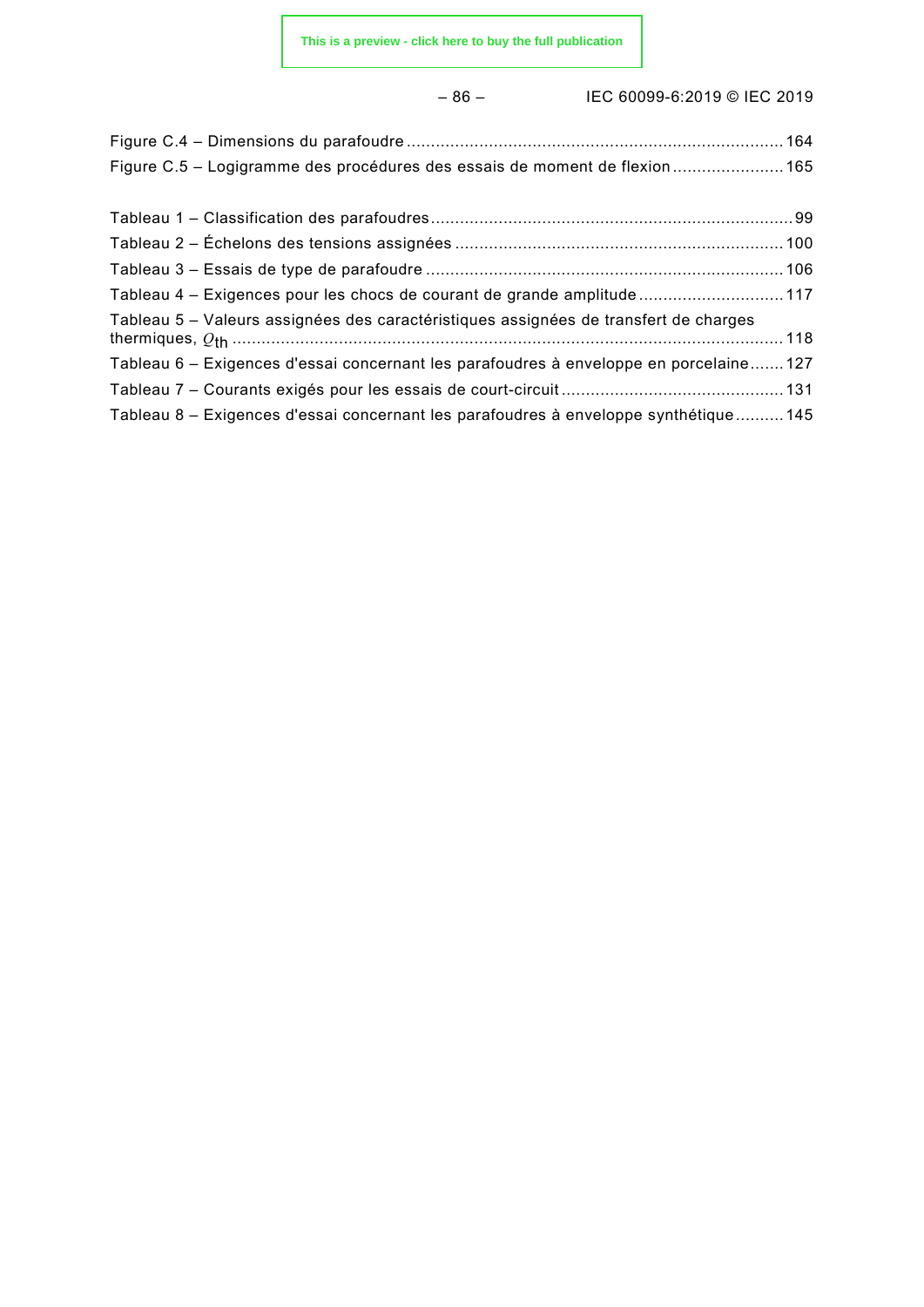IEC 60099-6:2019 © IEC 2019 – 87 –

#### COMMISSION ÉLECTROTECHNIQUE INTERNATIONALE

\_\_\_\_\_\_\_\_\_\_\_\_

#### **PARAFOUDRES –**

#### **Partie 6: Parafoudres contenant des structures à éclateurs en série et en parallèle – Tension de réseau inférieure ou égale à 52 kV**

#### AVANT-PROPOS

- <span id="page-15-0"></span>1) La Commission Electrotechnique Internationale (IEC) est une organisation mondiale de normalisation composée de l'ensemble des comités électrotechniques nationaux (Comités nationaux de l'IEC). L'IEC a pour objet de favoriser la coopération internationale pour toutes les questions de normalisation dans les domaines de l'électricité et de l'électronique. À cet effet, l'IEC – entre autres activités – publie des Normes internationales, des Spécifications techniques, des Rapports techniques, des Spécifications accessibles au public (PAS) et des Guides (ci-après dénommés "Publication(s) de l'IEC"). Leur élaboration est confiée à des comités d'études, aux travaux desquels tout Comité national intéressé par le sujet traité peut participer. Les organisations internationales, gouvernementales et non gouvernementales, en liaison avec l'IEC, participent également aux travaux. L'IEC collabore étroitement avec l'Organisation Internationale de Normalisation (ISO), selon des conditions fixées par accord entre les deux organisations.
- 2) Les décisions ou accords officiels de l'IEC concernant les questions techniques représentent, dans la mesure du possible, un accord international sur les sujets étudiés, étant donné que les Comités nationaux de l'IEC intéressés sont représentés dans chaque comité d'études.
- 3) Les Publications de l'IEC se présentent sous la forme de recommandations internationales et sont agréées comme telles par les Comités nationaux de l'IEC. Tous les efforts raisonnables sont entrepris afin que l'IEC s'assure de l'exactitude du contenu technique de ses publications; l'IEC ne peut pas être tenue responsable de l'éventuelle mauvaise utilisation ou interprétation qui en est faite par un quelconque utilisateur final.
- 4) Dans le but d'encourager l'uniformité internationale, les Comités nationaux de l'IEC s'engagent, dans toute la mesure possible, à appliquer de façon transparente les Publications de l'IEC dans leurs publications nationales et régionales. Toutes divergences entre toutes Publications de l'IEC et toutes publications nationales ou régionales correspondantes doivent être indiquées en termes clairs dans ces dernières.
- 5) L'IEC elle-même ne fournit aucune attestation de conformité. Des organismes de certification indépendants fournissent des services d'évaluation de conformité et, dans certains secteurs, accèdent aux marques de conformité de l'IEC. L'IEC n'est responsable d'aucun des services effectués par les organismes de certification indépendants.
- 6) Tous les utilisateurs doivent s'assurer qu'ils sont en possession de la dernière édition de cette publication.
- 7) Aucune responsabilité ne doit être imputée à l'IEC, à ses administrateurs, employés, auxiliaires ou mandataires, y compris ses experts particuliers et les membres de ses comités d'études et des Comités nationaux de l'IEC, pour tout préjudice causé en cas de dommages corporels et matériels, ou de tout autre dommage de quelque nature que ce soit, directe ou indirecte, ou pour supporter les coûts (y compris les frais de justice) et les dépenses découlant de la publication ou de l'utilisation de cette Publication de l'IEC ou de toute autre Publication de l'IEC, ou au crédit qui lui est accordé.
- 8) L'attention est attirée sur les références normatives citées dans cette publication. L'utilisation de publications référencées est obligatoire pour une application correcte de la présente publication.
- 9) L'attention est attirée sur le fait que certains des éléments de la présente Publication de l'IEC peuvent faire l'objet de droits de brevet. L'IEC ne saurait être tenue pour responsable de ne pas avoir identifié de tels droits de brevets et de ne pas avoir signalé leur existence.

La Norme internationale IEC 60099-6 a été établie par le comité d'études 37 de l'IEC: Parafoudres.

Cette deuxième édition annule et remplace la première édition parue en 2002. Cette édition constitue une révision technique.

Cette édition inclut les modifications techniques majeures suivantes par rapport à l'édition précédente.

a) Un nouveau concept de classification des parafoudres et d'essai de tenue énergétique a été introduit: la classification de décharge de ligne a été remplacée par une classification fondée sur les caractéristiques assignées de transfert de charges répétitives (*Q*rs) et les caractéristiques assignées de transfert de charges thermiques ( $Q_{th}$ ). Le nouveau concept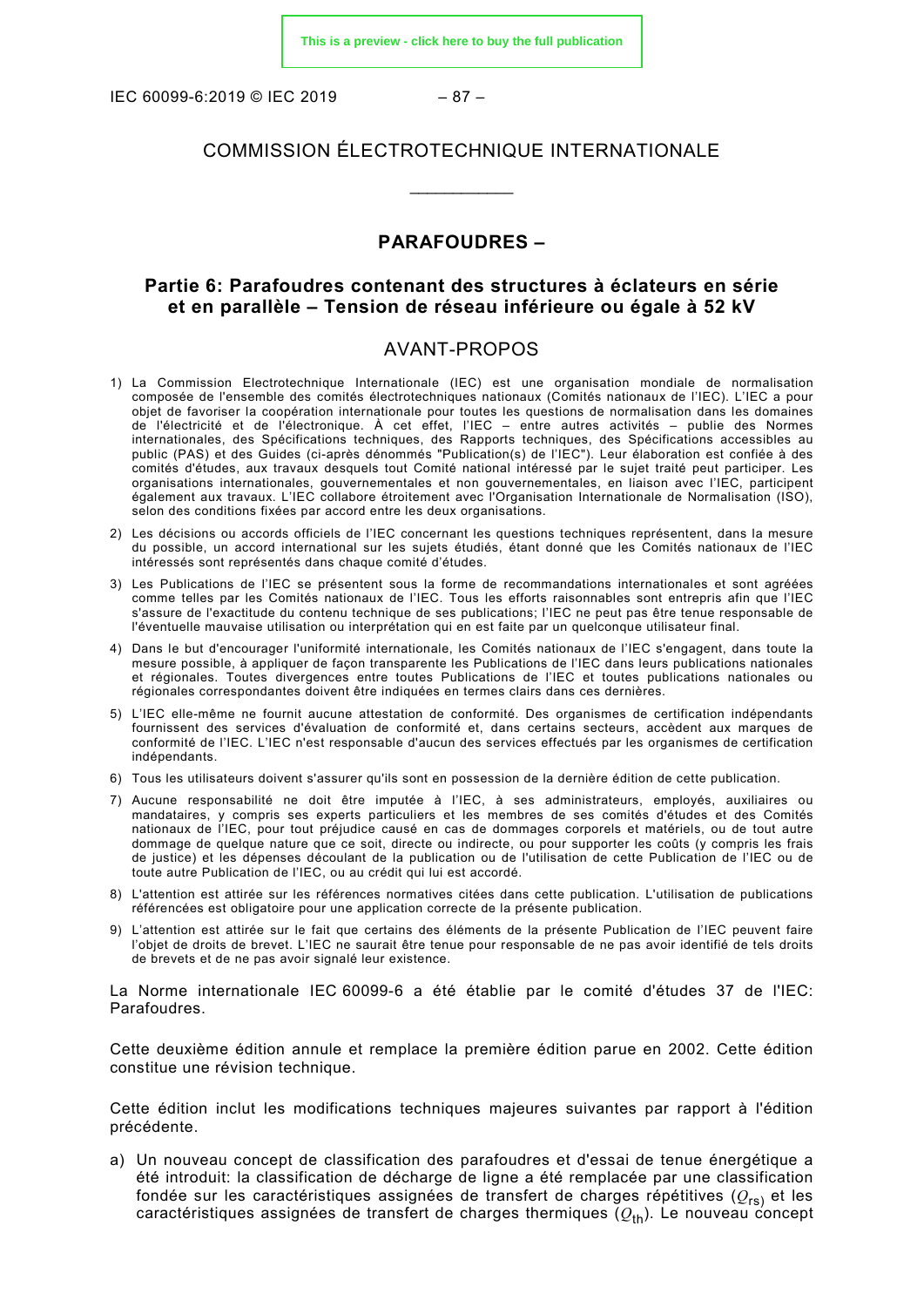– 88 – IEC 60099-6:2019 © IEC 2019

différencie clairement le choc de la capacité de traitement de l'énergie thermique, cette différence étant reflétée dans les exigences, ainsi que dans les procédures d'essai associées.

- b) Des essais de tension de tenue à fréquence industrielle en fonction du temps avec et sans service préalable – ont été introduits comme essais de type.
- c) Des exigences et des essais portant sur les dispositifs de déconnexion ont été ajoutés.
- d) Les définitions de nouveaux termes ont été ajoutées.
- e) L'Article 10 contient des exigences particulières pour les parafoudres à enveloppe synthétique. Celles-ci sont indiquées sous la forme de remplacements, d'ajouts ou d'amendements aux articles ou paragraphes concernés.

Le texte de cette Norme internationale est issu des documents suivants:

| <b>FDIS</b> | Rapport de vote |
|-------------|-----------------|
| 37/450/FDIS | 37/451/RVD      |

Le rapport de vote indiqué dans le tableau ci-dessus donne toute information sur le vote ayant abouti à l'approbation de cette Norme internationale.

Ce document a été rédigé selon les Directives ISO/IEC, Partie 2

Une liste de toutes les parties de la série IEC 60099, publiées sous le titre général *Parafoudres*, peut être consultée sur le site web de l'IEC.

Le comité a décidé que le contenu de ce document ne sera pas modifié avant la date de stabilité indiquée sur le site web de l'IEC sous "http://webstore.iec.ch" dans les données relatives au document recherché. À cette date, le document sera

- reconduit,
- supprimé,
- remplacé par une édition révisée, ou
- amendé.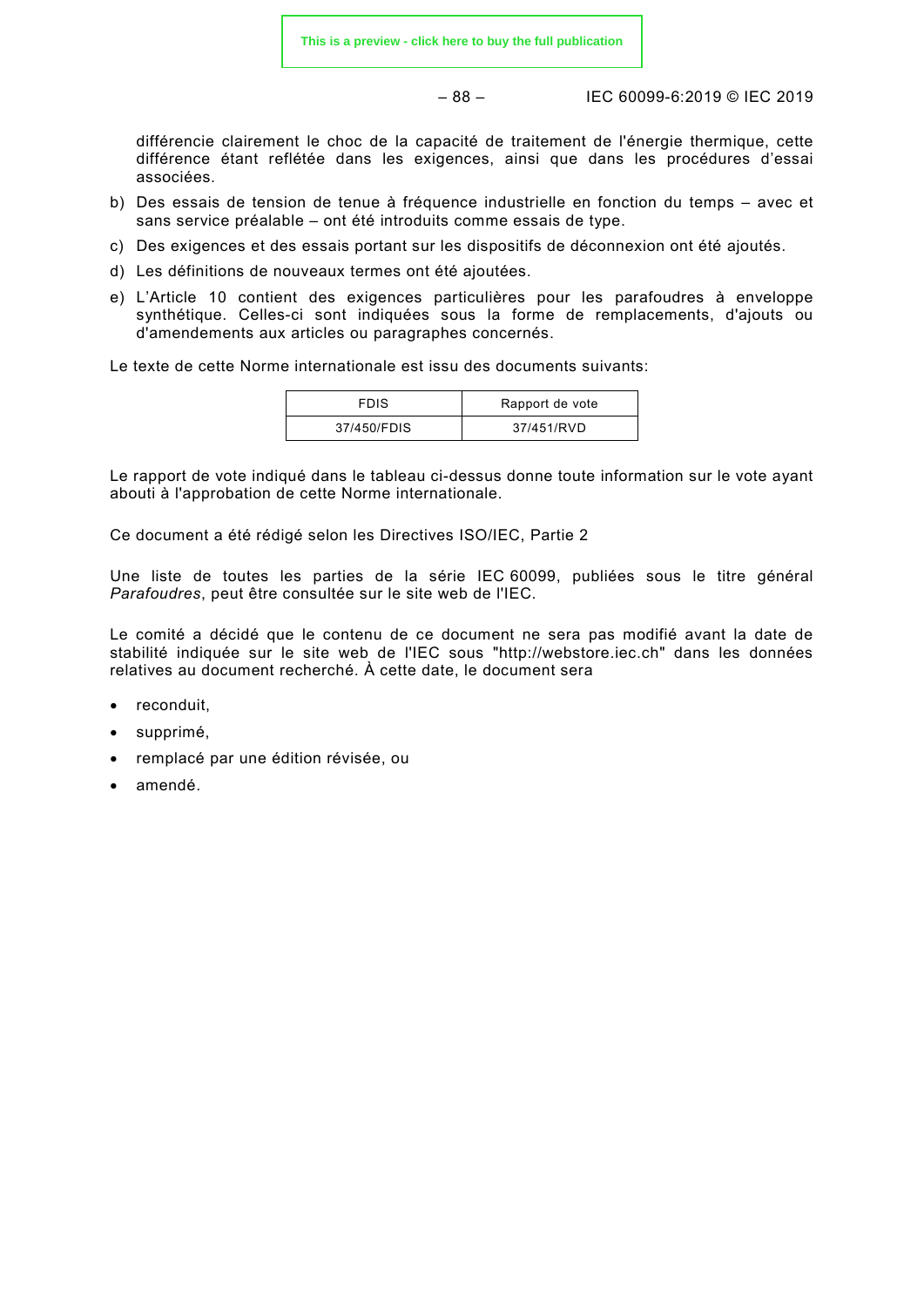<span id="page-17-0"></span>IEC 60099-6:2019 © IEC 2019 – 89 –

#### INTRODUCTION

Cette partie de l'IEC 60099 présente les critères minimaux pour les exigences et pour les essais des parafoudres à oxyde métallique contenant des structures à éclateurs utilisés sur les réseaux de puissance en courant alternatif avec *U<sup>s</sup>* supérieure à 1 kV, et inférieure ou égale à 52 kV.

Les parafoudres couverts par le présent document peuvent être utilisés sur des installations aériennes en lieu et place des parafoudres variables couverts par l'IEC 60099-4.

Le présent document comporte une procédure de vieillissement accéléré afin de simuler les effets à long terme de la tension et de la température sur le parafoudre. Cette procédure est nécessaire dans la mesure où les éclateurs et les éléments de résistances sont soumis à une tension à fréquence industrielle de réseau continue importante au cours de la durée de vie en service d'un parafoudre.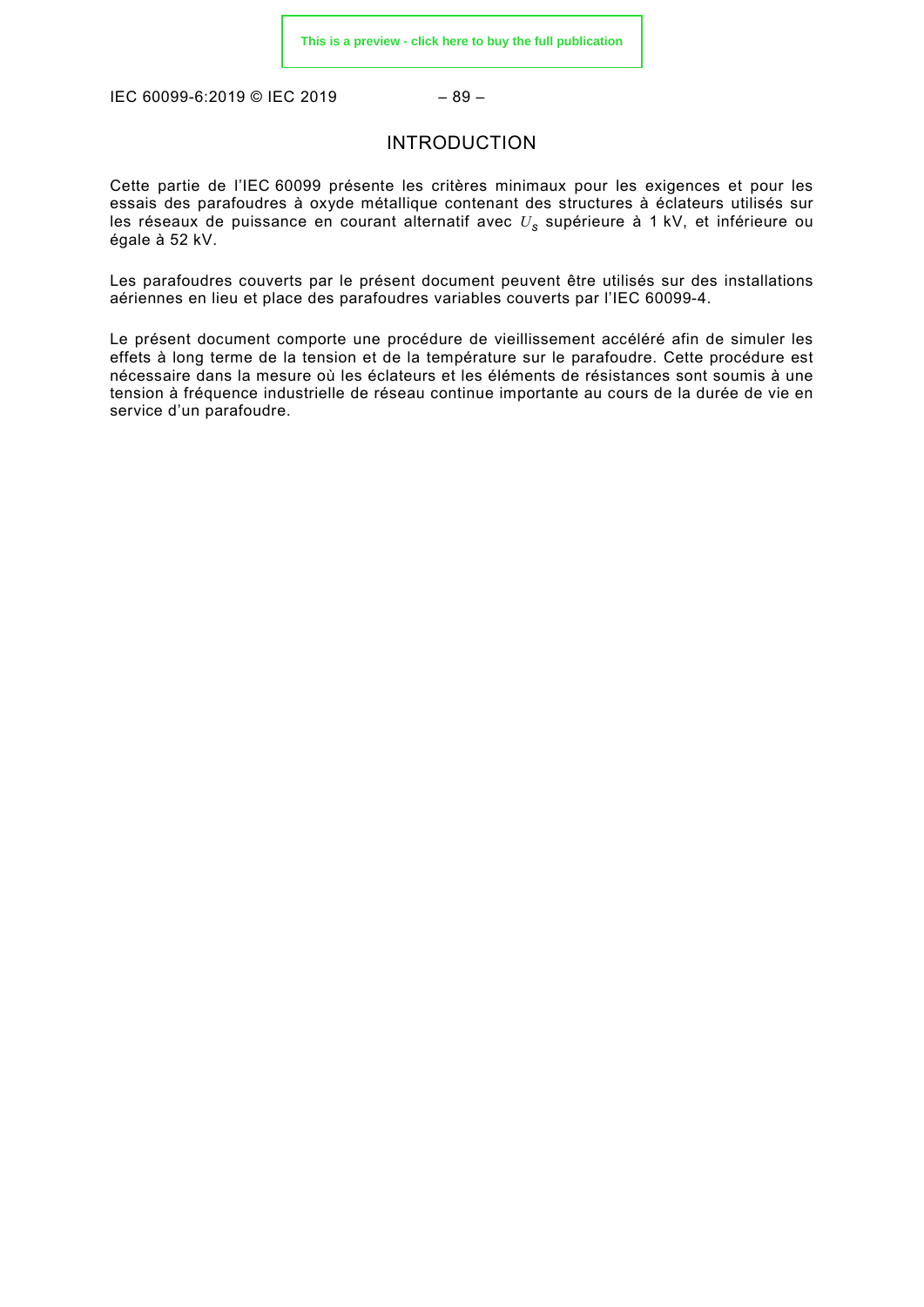– 90 – IEC 60099-6:2019 © IEC 2019

#### **PARAFOUDRES –**

#### **Partie 6: Parafoudres contenant des structures à éclateurs en série et en parallèle – Tension de réseau inférieure ou égale à 52 kV**

#### <span id="page-18-0"></span>**1 Domaine d'application**

La présente partie de l'IEC 60099 s'applique aux parafoudres à résistance variable à oxyde métallique avec éclateur conçus pour limiter les surtensions sur les circuits d'alimentation à courant alternatif avec des tensions de réseau *U*<sup>s</sup> supérieures à 1 kV, et inférieures ou égales à 52 kV. Le présent document s'applique fondamentalement à tous les parafoudres de classe de distribution à oxyde métallique avec éclateurs en série et/ou en parallèle internes, et à enveloppes en porcelaine ou synthétiques.

#### <span id="page-18-1"></span>**2 Références normatives**

Les documents suivants sont cités dans le texte de sorte qu'ils constituent, pour tout ou partie de leur contenu, des exigences du présent document. Pour les références datées, seule l'édition citée s'applique. Pour les références non datées, la dernière édition du document de référence s'applique (y compris les éventuels amendements).

IEC 60060-1, *Technique des essais à haute tension – Partie 1: Définitions et exigences générales*

IEC 60060-2, *Techniques des essais à haute tension – Partie 2: Systèmes de mesure*

IEC 60068-2-11:1981, *Essais fondamentaux climatiques et de robustesse mécanique – Partie 2-11: Essais – Essai Ka: Brouillard salin*

IEC 60068-2-14, *Essais d'environnement – Partie 2-14: Essais – Essai N: Variation de température*

IEC 60071-2:2018, *Coordination de l'isolement – Partie 2: Lignes directrices en matière d'application*

IEC 60270, *Techniques des essais à haute tension – Mesures des décharges partielles*

IEC TS 60815-2, *Selection and dimensioning of high-voltage insulators intended for use in polluted conditions – Part 2: Ceramic and glass insulators for a.c. systems* (disponible en anglais seulement)

IEC 62217, *Isolateurs polymériques à haute tension pour utilisation à l'intérieur ou à l'extérieur – Définitions générales, méthodes d'essai et critères d'acceptation*

ISO 4287, *Spécification géométrique des produits (GPS) – État de surface: Méthode du profil – Termes, définitions et paramètres d'état de surface*

ISO 4892-1, *Plastiques – Méthodes d'exposition à des sources lumineuses de laboratoire – Partie 1: Guide général*

ISO 4892-2, *Plastiques – Méthodes d'exposition à des sources lumineuses de laboratoire – Partie 2: Lampes à arc au xénon*